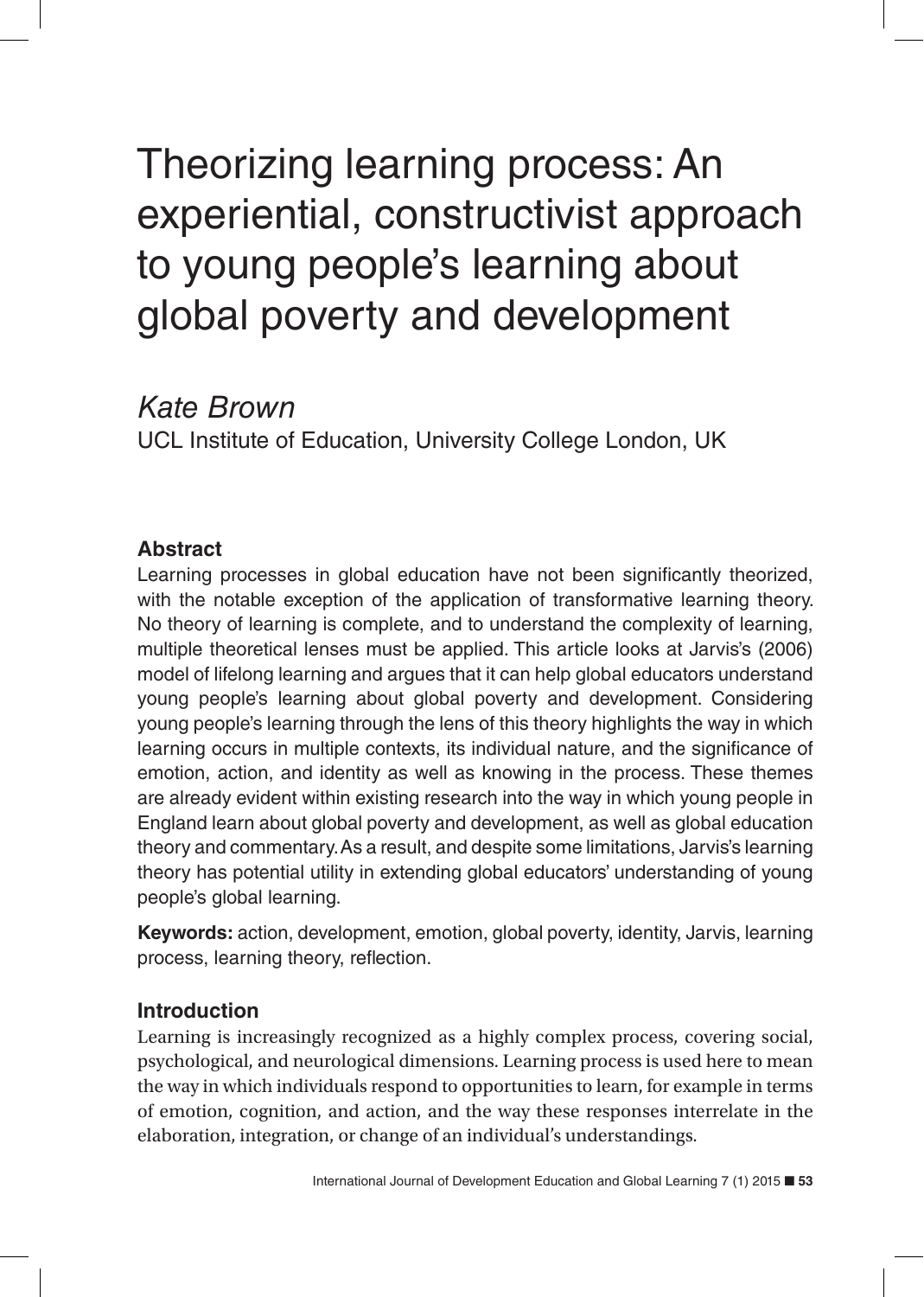Learning processes in global education have been largely overlooked (Bourn and Morgan, 2010). There are a range of theoretical approaches to global education pedagogy, from loose descriptions of learning through global education activities (see e.g. Andreotti and Warwick, 2007; King, 2012; Bowden, 2013), to fully worked theories and frameworks (most significantly Freire, 1972; but see also Hicks, 2007; Bourn, 2014a). Research also exists into the conceptions of pedagogical approaches held by global educators (Marshall, 2007; Brown, 2013). However, whilst assuming a close relationship between the two, this research and theory focuses on teaching, not on learning.

This limited theorization of learning process is likely the result of a number of factors, including the interest of funders in the outcomes of learning, and a strong pedagogical tradition through which the theorization of teaching, and the way it directs learning, has perhaps obscured a more open exploration of learning.

There are exceptions, most notably the application of transformative learning theory both theoretically (see Morgan, 2007; Bourn and Issler, 2010) and empirically (Bentall and McGough, 2013; Brown, 2013; Martin and Griffiths, 2014). Other authors have applied learning theory to argue for specific pedagogical approaches, including experiential learning cycles (Trewby, 2007) and the developmental milestones of Demetriou *et al.* (2011) (Coakley, 2013).

Influential authors in the field of global education have begun to point towards the complexity of the learning process in relation to global poverty and development, and the need to understand it further (see, for example, Scheunpflug and Asbrand, 2006; Bourn, 2014b).

Learning process is crucial in global education *because '*it is in the minds of learners that these things [concepts of global learning] need to come together as the basis for lifelong learning' (Sinclair, 2011: 8). Therefore, understanding learning processes better not only has academic merit, it is also highly relevant to global education practitioners in helping them understand how learners respond to opportunities to learn about global poverty and development in the classroom and beyond.

All theories of learning are incomplete in that they examine only limited elements of the process of learning, approach the whole person from different perspectives, and are the product of particular historical, political, and cultural contexts. As a result, no single learning theory is sufficient to explain all learning, and applying multiple theories will build a richer picture, casting light on different elements of the process. This article proposes that the experiential, constructivist model of learning theory developed by Jarvis (2006) has utility as a lens through which to explore learning about global poverty and development.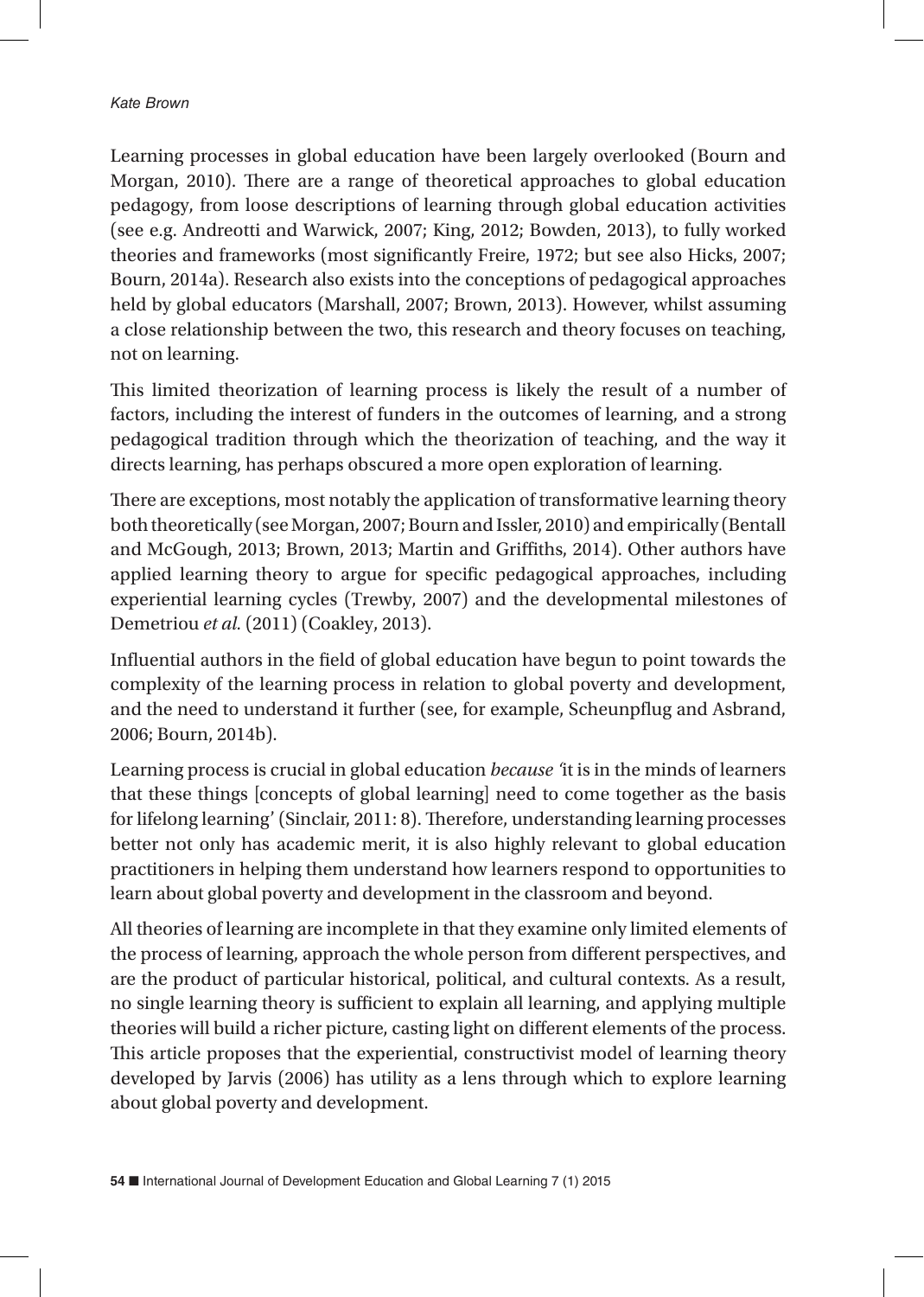The next section describes Jarvis's (2006) theory and the way it resonates with existing themes within empirical research into the learning of young people in England about global poverty and development, as well as with global education theory and commentary. The article then turns to explore why Jarvis's (2006) theory is highlighted here over other learning theories, and the article finishes by considering what global educators can learn from his model.

# **Jarvis and the transformation of the person through learning**

Jarvis takes a multi-disciplinary approach and attempts to develop what he describes in his 2006 book title as being 'Towards a comprehensive theory of human learning'. Jarvis first published his model of learning process in 1987, but it has undergone many revisions since (1995, 2001, 2004, and the version in Jarvis, 2006 and 2009, largely referred to here). He draws on the work of a range of experiential theorists in his serious attempt to 'schematise and systematise the specific components of the learning process' (Le Cornu, 2005: 166).

Figure 1 depicts Jarvis's understanding of the learning process, the way in which a person is transformed through learning. Jarvis uses the term 'transformation' to cover iterative changes in an individual's understandings as opposed to the 'shift' of transformative learning. Jarvis sees the model in Figure 1 as being at the heart of his theorization of learning (Jarvis, 2006: 22). He understands learning as a process through which we, as whole people (both body and mind) in our life-worlds (our reality), are changed through cognitive, affective, and practical processes. According to Jarvis, these three dimensions of emotion, thought/reflection, and action interact, often simultaneously, feeding into each other in multiple ways in the process of learning. Learning is prompted by an individual's experience of a situation or event. The result is the changed person and life history, through memories that are integrated into our biography.

Jarvis's work emanates from the field of adult learning. However, he sees his theory as one of lifelong learning, not specifically adult learning, holding the view that 'we should not seek to regard children's learning … as necessarily different from adult learning' (Jarvis, 2006: 4).

Like all learning theories, Jarvis's (2006) work is subject to critique (e.g. Le Cornu, 2005; Jarvis, 2006). These include: Jarvis's broad and imprecise use of terms such as reflection; the limited attention his model gives to the social dimension of learning and to socially constructed bodies of knowledge; the way in which the model suggests learning is essentially reactive and sequential; and Jarvis's holist approach, meaning he fails to attend to different elements of learning process fully.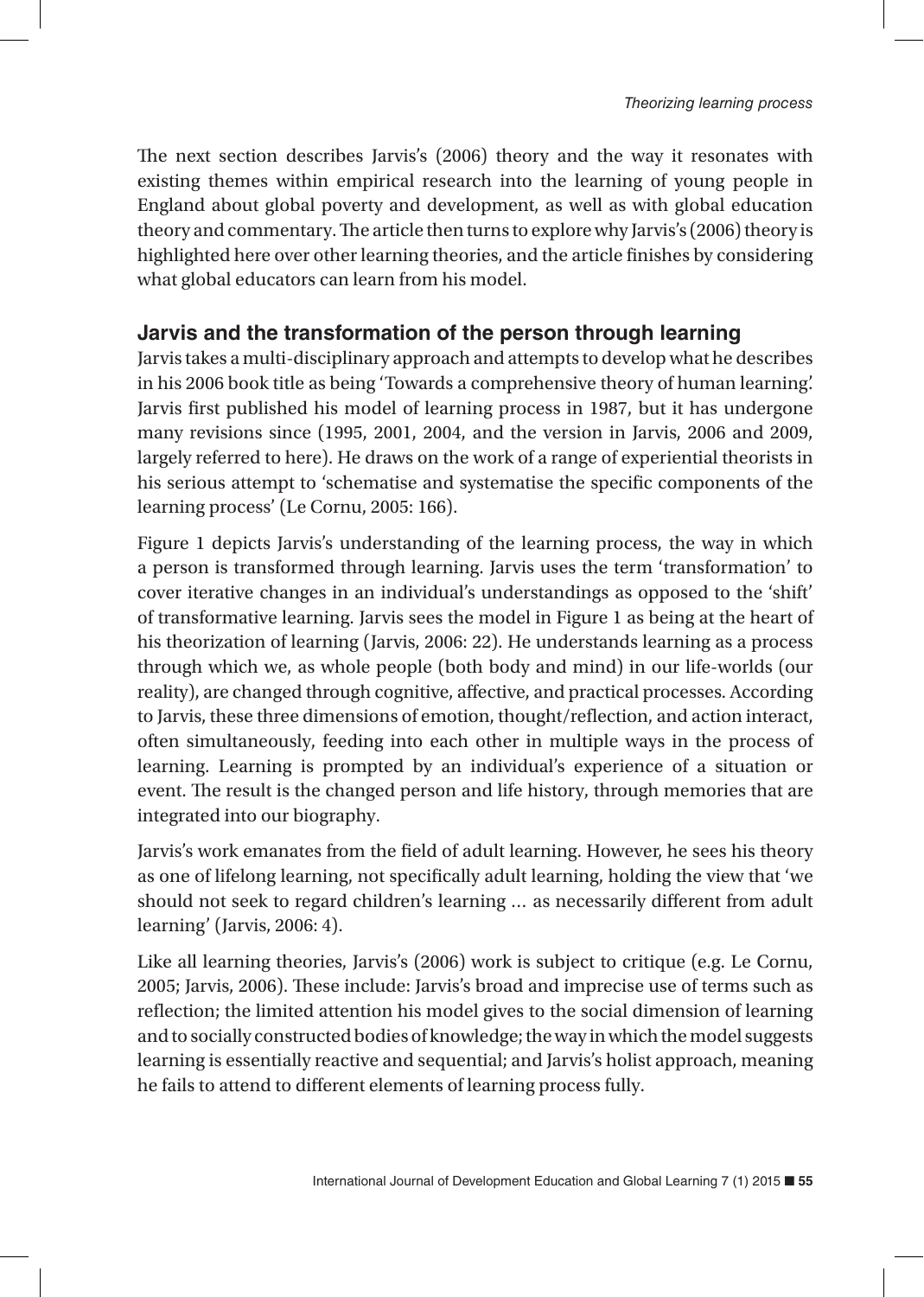



#### **Relevance of Jarvis's (2006) model of learning process to global education**

Table 1 sets out the relevance of Jarvis's (2006) model of learning theory to global education. It highlights themes evident both within the model and global education literature, including empirical research into the way in which young people in England learn about global poverty and development, and about global education theory and commentary from the English context. These include an approach to learning as actively constructed by the individual in a range of contexts, including behavioural and emotional, as well as cognitive responses, and as strongly related to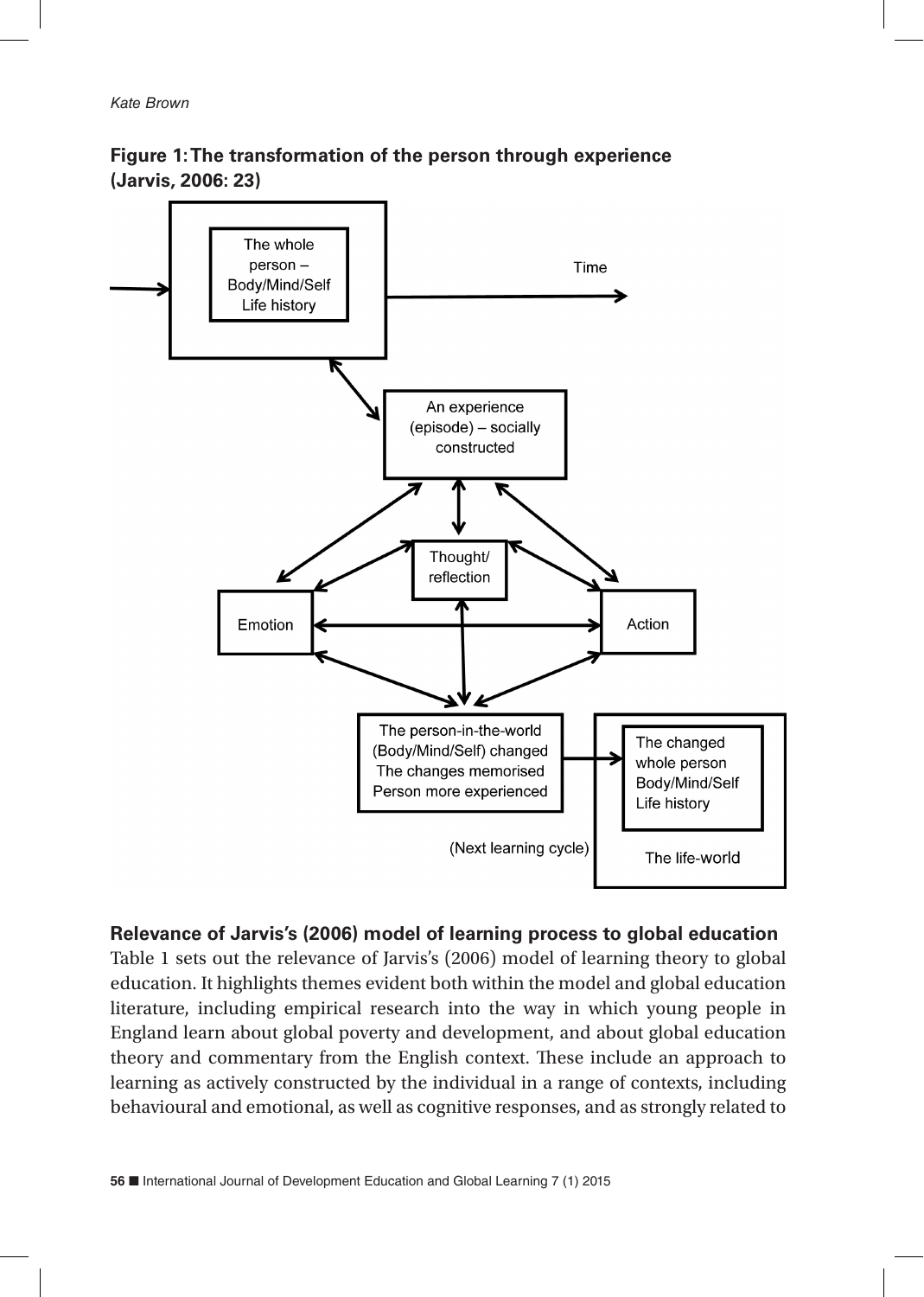identity. An additional merit of Jarvis's theorization is his clear visual modelling of his theory (see Figure 1).

# **Table 1: Shared themes between Jarvis's (2006) model of learning process, global education, and empirical research into English young people's learning about global poverty and development**

|                                                                                | <b>Jarvis (2006)</b>                                                                                                                                                                                      | <b>Global education theory</b><br>and commentary                                                                                                                                                                                                                                                     | <b>Existing research into</b><br>young people's learning<br>about global poverty<br>and development                                                                                           |
|--------------------------------------------------------------------------------|-----------------------------------------------------------------------------------------------------------------------------------------------------------------------------------------------------------|------------------------------------------------------------------------------------------------------------------------------------------------------------------------------------------------------------------------------------------------------------------------------------------------------|-----------------------------------------------------------------------------------------------------------------------------------------------------------------------------------------------|
| 1. Active<br>construction of<br>understandings<br>by the individual<br>learner | Jarvis sees learning as an<br>active, individual process<br>taking place through<br>lived experiences. Jarvis<br>understands learning to<br>lead to a broad range of<br>changes in the body and<br>mind.  | Freire's work, significant<br>within global education,<br>frames learning as a<br>process of reflection<br>and practice (praxis)<br>through which the learner<br>constructs understandings.<br>A range of intended and<br>actual outcomes are<br>evident in global education<br>discourses.          | A range of learning<br>outcomes, including<br>knowledge, attitudes<br>and emotion, are evident<br>within research into<br>young people's learning<br>about global poverty and<br>development. |
| 2. Learning<br>context: learning<br>as continuous<br>process                   | Jarvis situates the learner<br>in his or her life-world:<br>learning results from<br>experiences within that<br>broad context (not solely<br>from intended learning<br>contexts).                         | Interdependence and<br>the global connections<br>throughout our lives<br>are themes within<br>global education.<br>These connections are<br>understood as providing<br>multiple opportunities<br>for learning about global<br>poverty and development.                                               | Research highlights<br>the range of contexts in<br>which young people learn<br>about global poverty and<br>development.                                                                       |
| 3. The role of<br>emotion, action.<br>and reflection in<br>learning            | Jarvis understands<br>learning as involving a<br>complex combination of<br>reflecting on, emotionally<br>responding to, and acting<br>on the new impulse that<br>results from an external<br>interaction. | Social action is a<br>dominant theme within<br>global education<br>discourses. The influential<br>work of Andreotti has<br>emphasized the critically<br>reflective dimension of<br>learning, and there is also<br>evidence of emotion within<br>global education theory<br>from the English context. | There is strong evidence<br>of emotional responses<br>and personal action within<br>existing research into<br>young people's learning<br>about global poverty and<br>development.             |
| 4. Centrality of<br>identity in learning                                       | Identity is central to<br>Jarvis's understanding<br>of learning, as he<br>sees learning as the<br>construction of an<br>individual's biography.                                                           | Identity is central<br>to notions of global<br>citizenship and to post-<br>development critiques<br>exploring the construction<br>of the 'Other' both of<br>which are influential<br>in global education<br>discourses.                                                                              | There is empirical<br>evidence that young<br>people learning about<br>global poverty construct<br>an identity as lucky and<br>superior in relation to a<br>poor unfortunate 'Other'.          |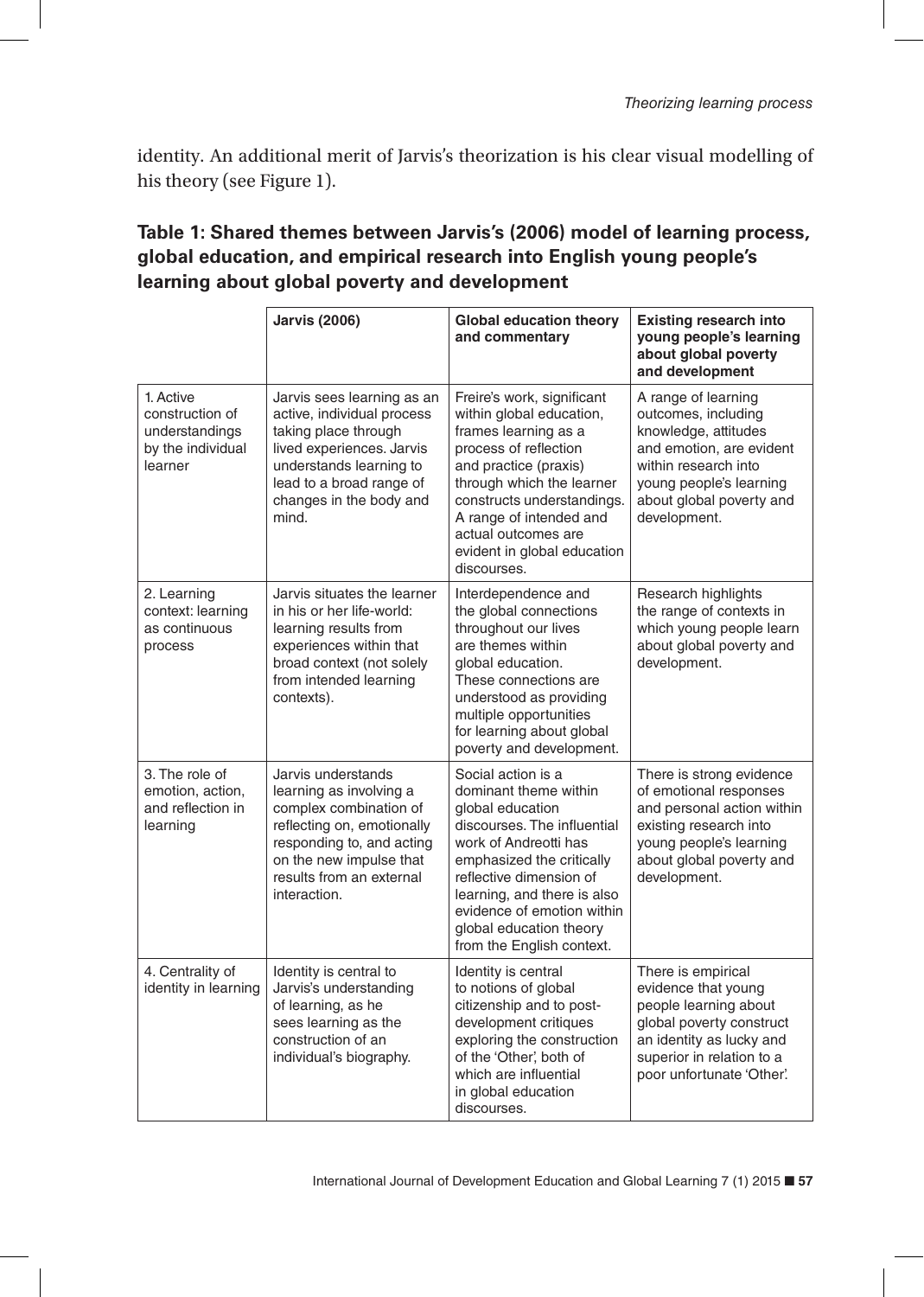Of course, Jarvis's (2006) model is not the only theory of learning that echoes one or more of the themes identified in Table 1. For example, Jarvis is far from unique in focusing on emotion, action, reflection/cognition, or a combination thereof (see e.g. Piaget, 1929; Skinner, 1953; Rogers, 1969; Bandura, 1977; Vygotsky, 1978; Mezirow, 1998; Wenger, 2009). However, what is different about his approach is his interest in all three of these responses.

The following section details each of the four themes in Table 1 in more depth. Before turning to this, however, it sets out why the empirical data and global education literature used to exemplify the relevance of Jarvis's (2006) model is drawn from the English context, with a focus on young people's learning about global poverty and development.

# **The learning processes of young people in England in relation to global poverty and development**

In arguing for the relevance of Jarvis's (2006) model of learning process to global education, this article draws on empirical data from 12–18 year olds in England and on global education literature from the English context. The focus on this national context and age group stems from my academic background in Development Studies and practice as a secondary school teacher in England. However, in the English context a focus on young people and on learning about global poverty and development is relevant well beyond my own interests.

Learning about global poverty and development has been understood as an integral part of global education in England in both theory and practice. This has been true from the emergence of development education in the 1970s (an important contributing tradition to the broader discourse referred to here as global education), to the current Global Learning Programme in English schools, supported by the UK Department for International Development, and aiming to 'help pupils gain additional knowledge about the developing world, the causes of poverty and what can be done to reduce it' (Global Learning Programme, 2014).

This article's interest in young people is also extremely relevant to global education in England. Not only have global education practitioners in England produced a range of activities and literature aimed at supporting and interpreting learning about global poverty and development in schools (see, for example, Oxfam, 2006; Andreotti and Warwick, 2007; Hicks and Holden, 2007; Qualifications and Curriculum Authority (QCA), 2007; Temple and Laycock, 2008; Bowden, 2013; Bourn, 2014a), but also governmental support for global education since 1997 has translated into a number of educational initiatives supporting learning about the wider world.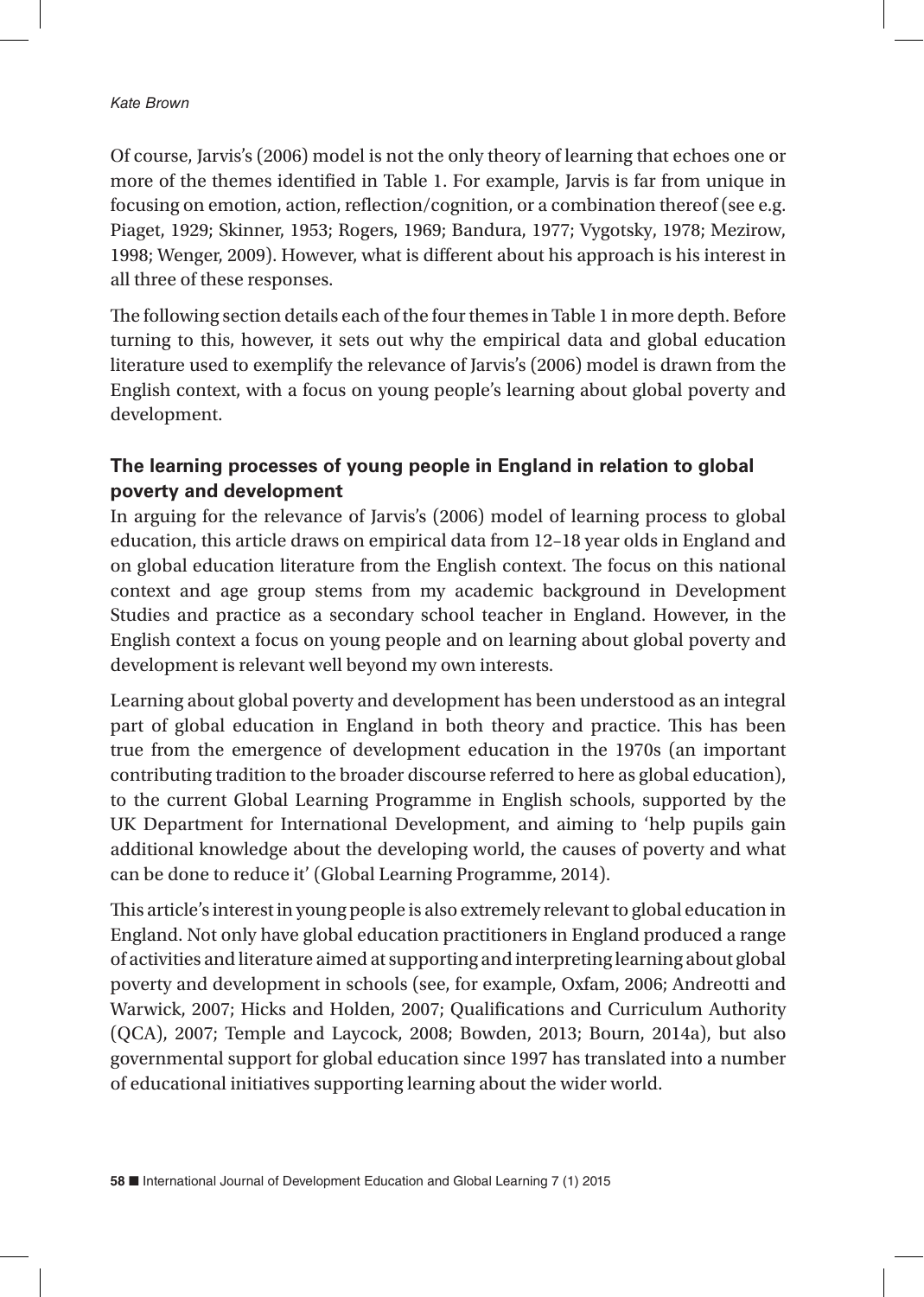Whilst using the learning processes of 12–18 year olds in England as an example, this article argues for the broader utility of Jarvis's (2006) theory and its possible application to other age groups, issues, and national contexts. It also references significant empirical research into young people's learning about global poverty and development, which exists beyond the English context, most notably studies exploring differences in the way German young people learn about globalization and development through critical and intellectual discussion at school versus volunteering outside of school (Asbrand, 2008), and the responses of young people in New Zealand to NGO imagery (Tallon, 2013).

#### **Active construction of understandings by the individual learner**

Jarvis (2006) sees learning as an active, individual process through which the person is changed, taking place through lived experiences. His work could be described as both experiential and constructivist, along with theorists such as Kolb (1984) and Illeris (2009): experiential because of their focus on the learner's response to experience; constructivist because of their understanding of learning as actively constructed.1

Application of experiential learning theory to global education is perhaps not surprising, given that some see Freire's (1972) work, influential in the development of global education, as experiential (Le Cornu, 2005), and global education is associated with dialogic and experiential learning (Brown, 2014). Freire (1972) understood learning to be a process of construction of understandings, through reflection and practice (praxis).

Jarvis (2006) takes a broad approach to learning outcomes, covering knowledge, skills, attitudes, values, emotions, and beliefs. Within global education, learning outcomes are also understood broadly, including action (e.g. Richardson, 2008), skills (e.g. Price, 2003; Andreotti and Warwick, 2007); emotion (e.g. Tormey, 2005), values (e.g. Bowden, 2013; Scheunpflug, 2008), and identity (e.g. Oxfam, 2006). For illustrative purposes, these examples simplify the way in which the authors understand the outcomes of global education activities; there is much overlap, with many authors describing multiple learning outcomes.

Empirical research directly focusing on young people's learning about global poverty and development also highlights a range of learning outcomes, including: knowledge, understanding, and awareness of global interdependence (Gayford, 2009; DEA, 2010; Sallah, 2013), specific topics such as global poverty and global health (Miller *et al.*, 2012; Bourn and Cara, 2013) and routes for personal action (Gayford, 2009; Miller *et al.*, 2012); attitudes and perceptions of people in developing countries (Lowe, 2008; Borowski and Plastow, 2009; Elton-Chalcraft, 2009); and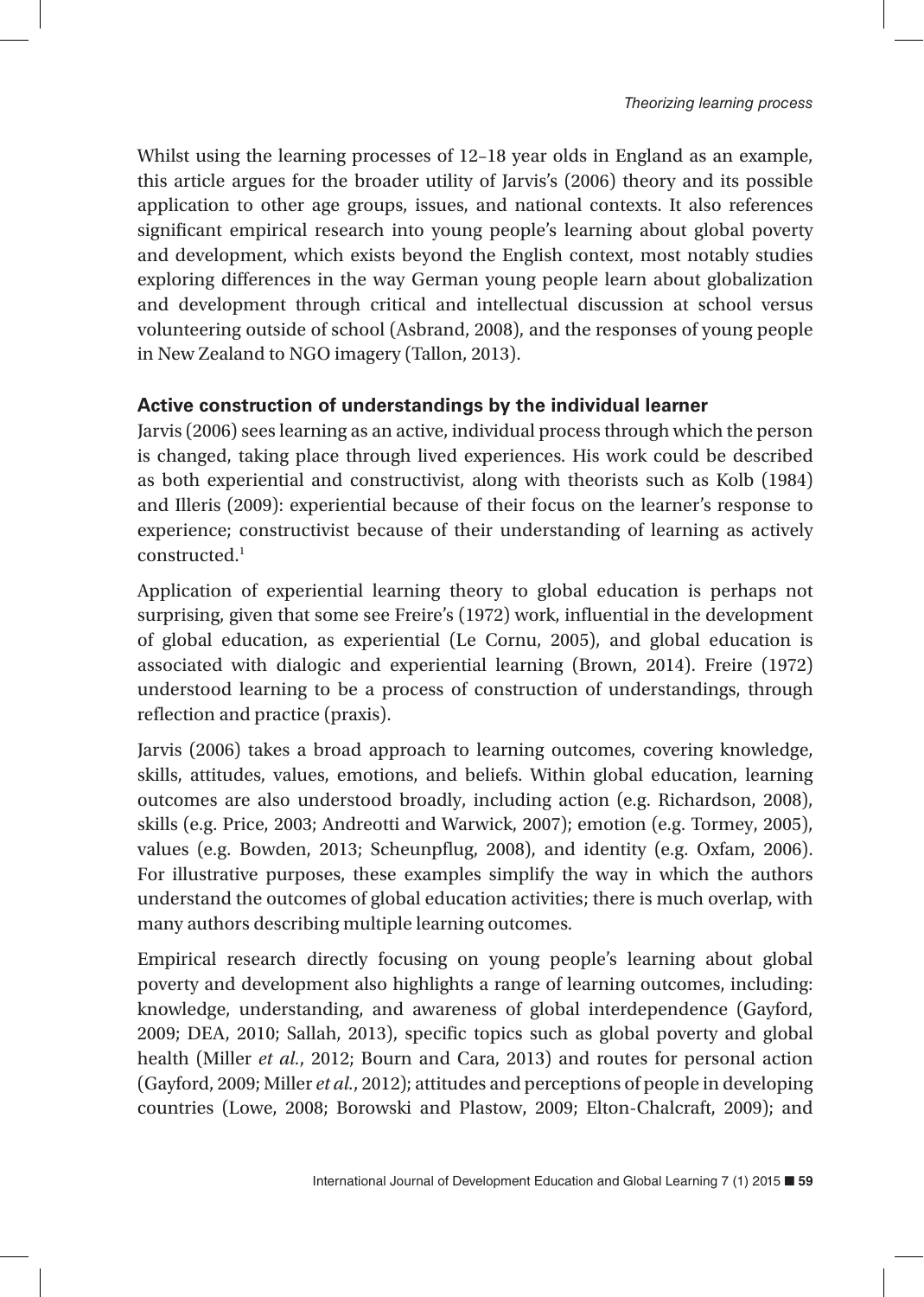concern about poverty in poor countries (Cross *et al.*, 2010; Bourn and Sharma, 2008) as well as stronger emotions (Tallon, 2013).

#### **Learning as continuous process**

It is through experiences, in any context, that individuals are understood to learn and learning is therefore a continuous, recursive process (Jarvis, 2006). Experiences occur within our life-worlds, and Jarvis describes these as having been expanded by mass media to a world beyond our daily experience.

A recognition of multiple learning contexts is also apparent within global education discourses. It is a premise of global education that we are all intimately connected with, and dependent on, the world around us (see, e.g. Hicks, 2003). As a result of these interconnections, individuals have opportunities to learn about development and poverty not only through formal and informal educational opportunities, but informally through windows provided by globalization's flows of media, technology, ideologies, and ethnicities (Appadurai, 1996). These multiple contexts are highlighted in research exploring the multiple contexts in which young people learn about the wider world, including through TV, discussion with family, activities at school, going on holiday, religious institutions, and friends' experiences (Cross *et al.*, 2010).

#### **The role of emotion, action, and reflection in learning**

Jarvis (2006) characterizes learning as involving a complex, progressive combination of reflecting on, emotionally responding to, and acting on the new impulse that results from an external interaction. According to Jarvis (2006), these three dimensions of emotion, thought/reflection, and action interact, often simultaneously, feeding into each other in multiple ways in the process of learning.

Within global education theory and commentary in the English context, two of these responses, action and reflection, have been particularly prominent, though emotion has also featured to some extent. Social change, or action for change, is a dominant underlying theme throughout global education (Bourn, 2008; Brown, 2013), and evident widely within commentary and practice (see, for example, Smith and Rainbow, 2000; Oxfam, 2006; Trewby, 2007; Temple and Laycock, 2008). It has deep conceptual roots stemming from the significant influence on global educators of the work of Brazilian educator Paulo Freire (see, for example, Hicks, 2003; Bourn, 2014a; Trewby, 2014), who made the link between critical awareness and social action through the term 'critical consciousness' or *conscientização* (Freire, 1972: 17). He believed that through education people are able to actively address their social exclusion. The relationship of action and learning within global education continues to be central, but is much debated and viewed in multiple ways: as the choice of the individual learner (Andreotti and Warwick, 2007); as providing the pedagogical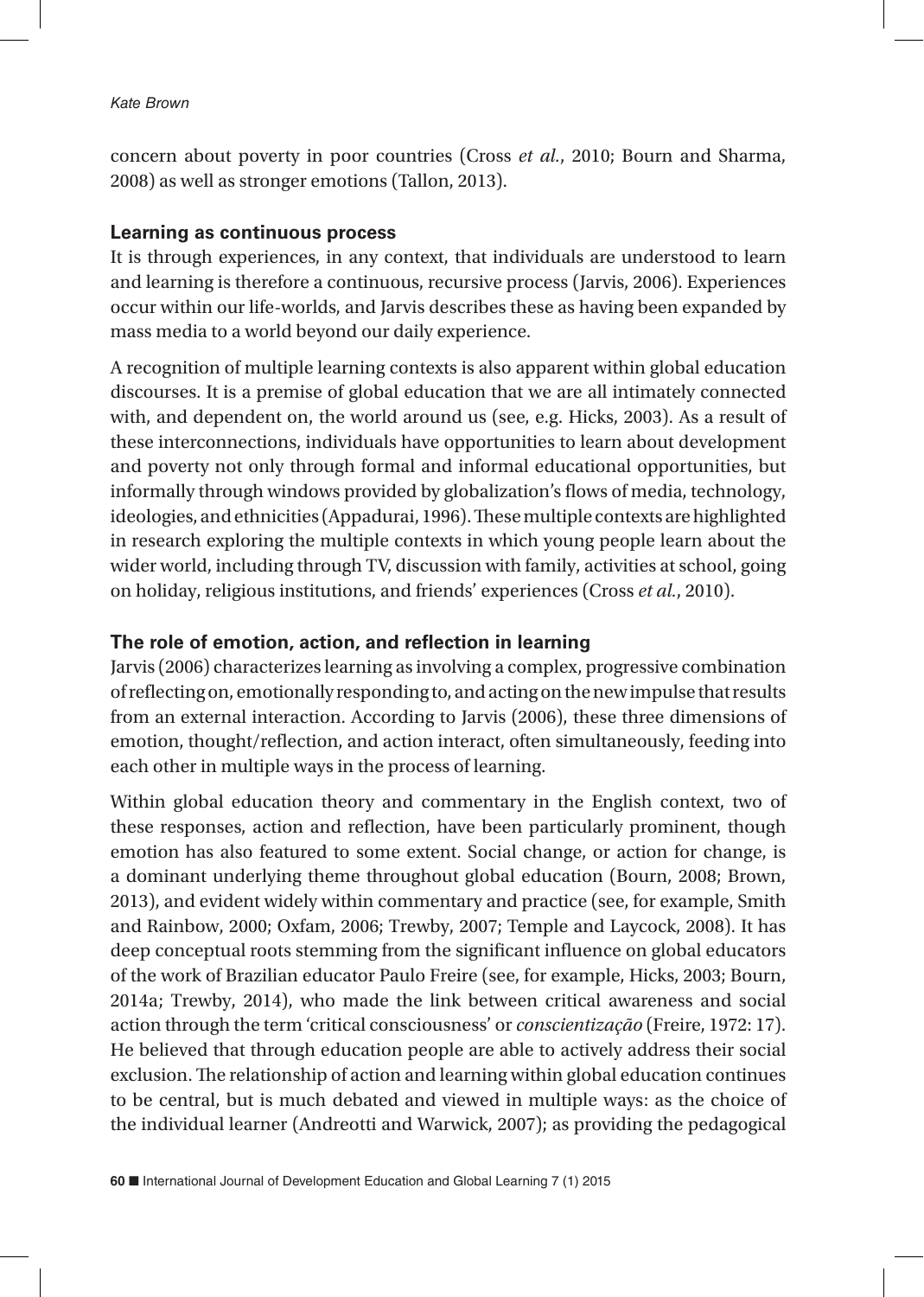context of learning (Temple and Laycock, 2008); and as prompted by critical understanding (Richardson, 2008), a sense of personal responsibility as a global citizen (Oxfam, 2006), and/or values of social justice (Haydon, 2005; Marshall, 2005; Scheunpflug, 2008). In particular, the place of NGO fundraising and campaigning actions is contentious, understood by some as providing the best context for learning (Temple and Laycock, 2008), and by others as representing quick fix responses to global poverty (Tallon, 2012), which prevent young people from fully understanding the problem or challenging their own assumptions (Bryan and Bracken, 2011).

In recent years, there has been an emphasis within global education on knowledge acquisition, and therefore on the cognitive and reflective dimension of global education (Lambert and Morgan, 2011). This may in part relate to the influence of the Brazilian educator Andreotti (2009) with her focus on the cognitive and epistemological dimension to learning. Andreotti's resources and support for teachers emphasize reflection on multiple perspectives and cognitive processes of developing critical literacy and independent thinking (see e.g. Andreotti and Warwick, 2007). This trend also corresponds to education discourses more broadly where cognition (thinking, knowing, and the acquisition of knowledge) is predominant, an approach taken by the slimmed-down and knowledge-based National Curriculum of the coalition government (Bourn, 2014a).

There is some evidence in the work of global education theorists and practitioners in England of the significance of emotion in learning, including arguments for emotion to have a place in the 'taxonomies of objectives' (Tormey, 2005: 10) of global educators; for an affective domain of global education (Marshall, 2005; Hicks, 2007); for awareness that discomfort is an issue for young people engaging with global education (Bentall and McGough, 2013); for consideration of empathy and passion in a pedagogy of development education (Bourn, 2014a); for not ignoring pupil's emotional attachment to fundraising for link schools (Leonard, 2012); and for drawing on a psychodynamic model of human development to help global educators understand young people's emotive responses to global issues (Sander and Conway, 2013).

The role of emotion has also emerged from recent empirical research (Tallon, 2012, 2013) as significant in young people's learning about global poverty and development. Tallon's research highlights the strong emotional responses of year 10 students in New Zealand to the use of images of development in the classroom. The students participating in her research used the word 'sadness' most frequently to describe their impressions on learning about developing countries. Research in the American context exploring teachers' emotional responses to social justice issues (Callahan, 2004; Zembylas and Chubbuck, 2009), points towards young people's emotive response to inequality. In this research and related commentary, emotional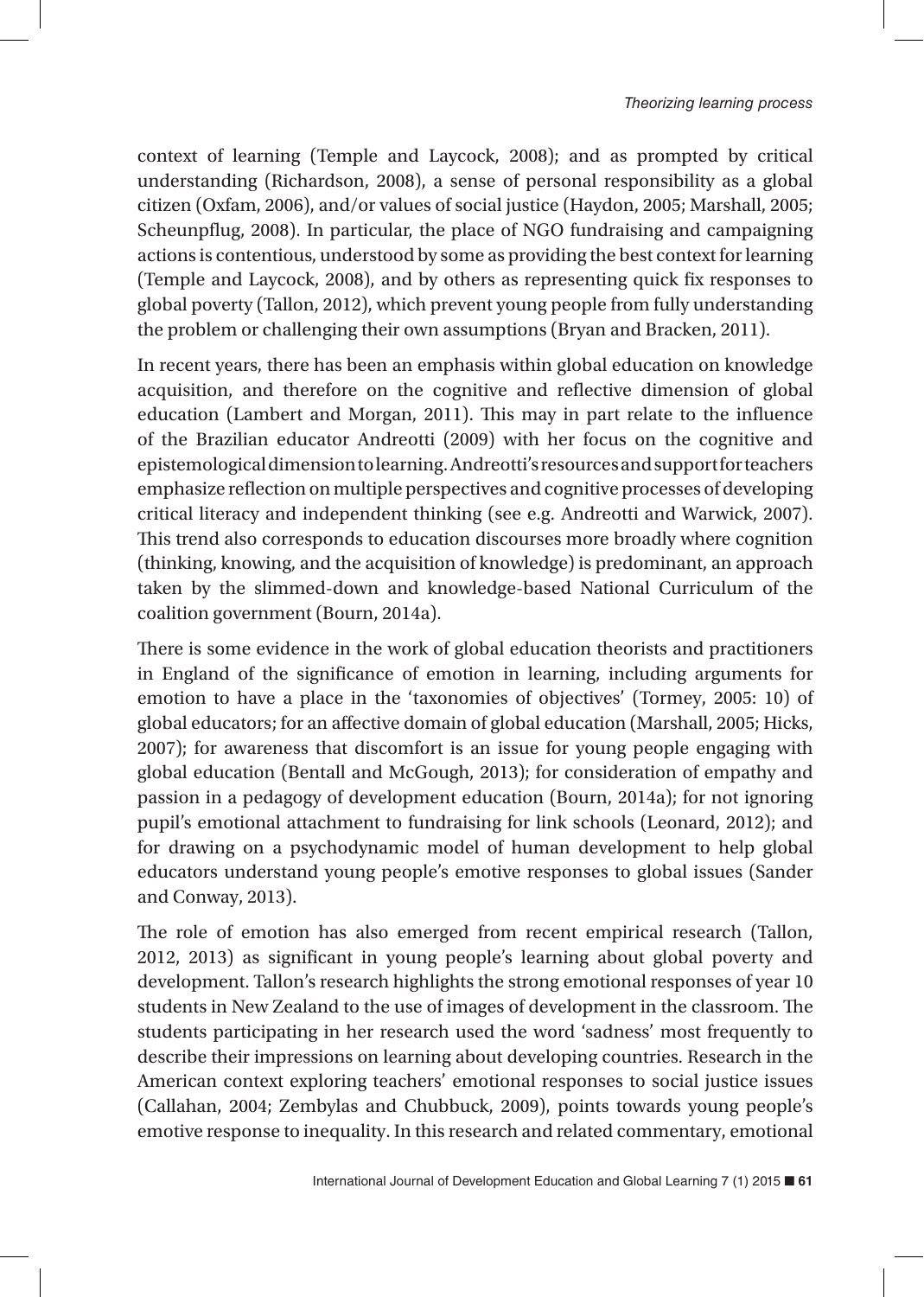responses are strongly linked to action, with emotion seen as the vehicle to enable action to reduce social inequality. The place of action is central to another significant piece of research into young people's learning about global poverty and development, Asbrand's (2008) work with young people in Germany. She found that young people who volunteered in organizations outside school felt certain about their knowledge and clear about their options for acting in a complex world society. She describes these young people as having 'a self-image of being active' (Asbrand, 2008: 37). There is also evidence of young people viewing charitable giving as an important response to global poverty (Brown, 2006; Bentall and McGough, 2013) and of young people perceiving World Development A Level as having an impact on the conversations they had, their choice of reading material and their future plans (Miller *et al.*, 2012).

In his clear modelling of learning process, Jarvis therefore attends to responses relevant to global education and evident within empirical research with young people (emotion, action, and reflection). Jarvis's (2006) model of learning process also highlights the way in which behavioural, emotional, and reflective responses feed into each other in multiple ways in the process of learning. There is some empirical evidence of these interrelationships from research into young people's learning about global poverty and development. For example, Tallon (2013) found that an emotional response of sadness led to young people reflecting on themselves in relation to global poverty and feeling 'lucky':

*Firstly, they expressed shock or disbelief at the chaos of life 'over there', followed by a feeling of sadness or pity. Secondly, they held a reflective sense of gratitude that they were not in the same situation.*

Tallon, 2013: 87

#### **The centrality of identity**

For Jarvis, identity is a key dimension of learning, since the process of learning results in the 'transformation of the person' (Jarvis, 2009: 29) and the construction of the individual's biography (Jarvis, 2012). Jarvis's (2006) model places the learner at the beginning and end of the learning process. He explains that 'the crucial philosophical issue about learning is that it is the person who learns' and it is 'the changed person who is the outcome of the learning' (Jarvis, 2009: 24).

The relevance of the learner and his or her identity to learning about global poverty and development is also apparent in global education discourses. Notions of global citizenship, which have been prominent in global education in recent years, explore the extent to which people have or should see themselves as members of the human race, with associated responsibilities (see e.g. Noddings, 2005; Appiah, 2007; Sen, 2006). In addition, commentary on global education drawing on post-development critiques explore the way in which young people draw on learning about global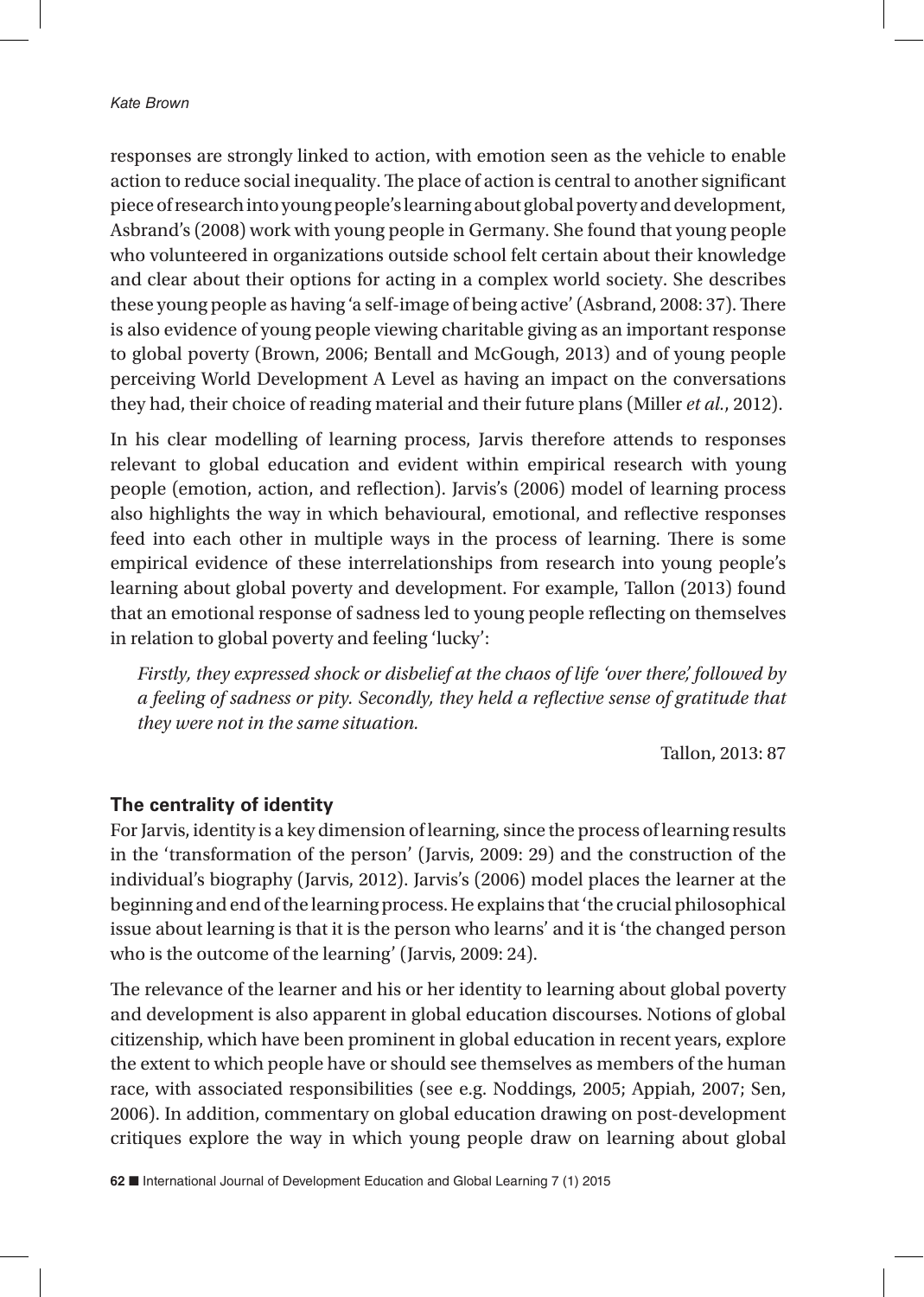poverty and development to construct notions of themselves and their place in the world in relation to an unfortunate, poor, and distant 'Other' (Smith, 1999; Todd, 2003). Indeed, it has been argued that where the educational goal of an activity relating to global poverty and development is to imagine the suffering of the 'Other', this 'Other' is in fact not really part of the equation at all (Todd, 2003). Instead, the aim is to imagine how we would deal with a situation, and the empathy generated is for our own self-interest, our own learning about ourselves.

This role of the 'Other' in young people's identity construction is also evident in empirical research. Tallon (2013) saw year 10 Social Studies students in New Zealand as having begun to construct, in response to NGO imagery, their identities as superior and lucky in relation to the developing world, and as possible benefactors. This research echoes studies with young people in England. Young adults who have experienced poverty in developing countries through gap year programmes were found to have increased appreciation of the modern conveniences in their home settings, and a sense of their own privileged circumstances and luckiness (Simpson, 2004; Beames, 2005). Students in further education have also been shown to feel gratitude about their own situation in relation to fundraising activities (Bentall and McGough, 2013).

# **What can we learn from Jarvis's theory of learning?**

The previous section has explored four themes common to Jarvis's (2006) model of learning process and to global education research and theory from the English context. Having established the utility of Jarvis's model in extending global educators' understanding of young people's learning process, this section offers some pointers towards what we may learn from this theory that is relevant to global education in England today.

## **Complexity of learning**

Jarvis's (2006) model of learning process reminds us of the complex, individual nature of the learning process. Such a complex process, drawing on previous experiences and understandings of the individual learner, is likely to produce varied learning outcomes from any specific experience. This is a useful reminder to organizations carrying out project evaluations, which, driven by the requirements of funders, are often focused on specific pre-determined learning outcomes. Project evaluations that give greater space to explore the complexity of learning, not just project aims, are needed.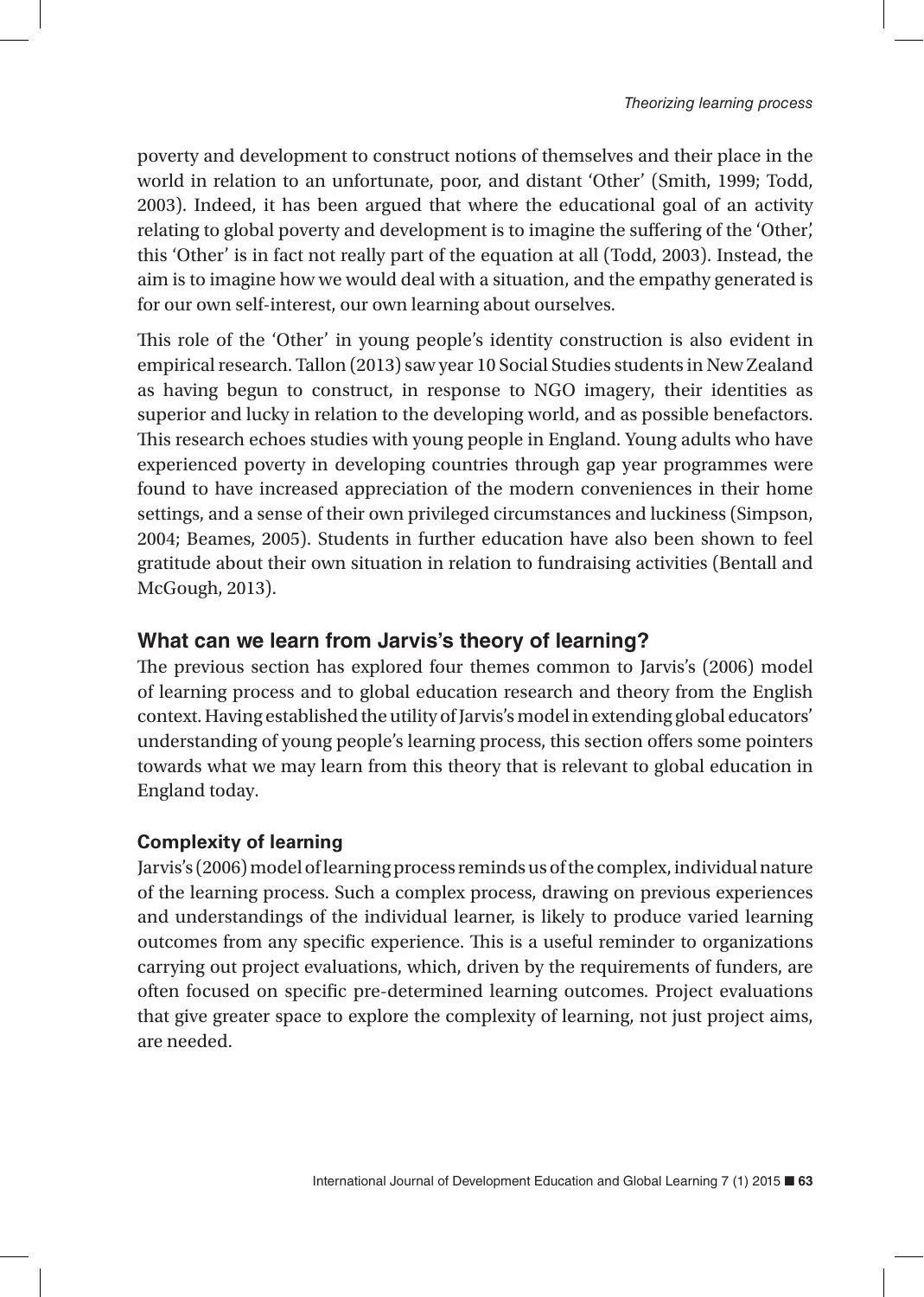#### **Emotion, behaviour and reflection all have a role**

Jarvis's (2006) theory reminds us that a cognitive response to learning about global poverty and development, thinking, and knowing, is only one dimension to the learning process. This is useful because a focus on critical thinking and independent thought in the learning process has become dominant within global education in recent years (Brown, 2014). In particular, the work of Andreotti (2009) has been significant in bringing a post-colonial lens to global education in England and emphasizing critical literacy and dialogue as a potential way to prevent the reinforcement of stereotypes. However, Jarvis's model usefully reminds us that young people's cognitive processes are just one dimension of their learning, which also includes emotive and behavioural responses.

Action for change is a dominant underlying theme throughout global education (Bourn, 2008; Brown, 2013). However, debate has recently been focused on the role of fundraising and campaigning actions in the classroom, whether they provide a positive context for learning about global poverty and development (Temple and Laycock, 2008) or prevent young people from fully understanding the problem or challenging their own assumptions (Bryan and Bracken, 2011), offering only quick fixes aligned with consumer culture (Andreotti, 2008; Chouliaraki, 2010; Tallon, 2013). Whilst not negating the importance of this debate, Jarvis's (2006) model reminds us that action is part of the learning process, and that young people will be acting on their learning whatever our views on the specific actions of fundraising and campaigning. What is important is to view action in a much broader sense, for example including listening, sharing, learning more, talking to someone else about an issue, posting on social media, or, indeed, actively choosing to do nothing.

Emotion has been less widely emphasized as part of the learning process in global education, and Jarvis's (2006) model usefully highlights emotion as one of three central responses. Acknowledging this poses challenging questions for global educators. Engendering feelings of guilt, sadness, and anger can equip young people to effect social change (Chizhik and Chizhik, 2002; Callahan, 2004; Zembylas and Chubbuck, 2009), but stirring up these emotions and then not managing them can cause damage (Callahan, 2004), and 'discharging' them too quickly can limit young people's learning and any real societal transformation (Tallon, 2012). Regardless of how and whether we choose to channel young people's emotions into behaviour change, Jarvis's (2006) model highlights that young people will be responding emotionally as part of their learning. One response to this from educators could be offering young people greater opportunity to acknowledge and explore their emotional response. However, it is worth noting that supporting dialogue about emotions, though important, is likely an insufficient pedagogical response, since talk can serve to intensify emotional responses (Callahan, 2004). Collaboration between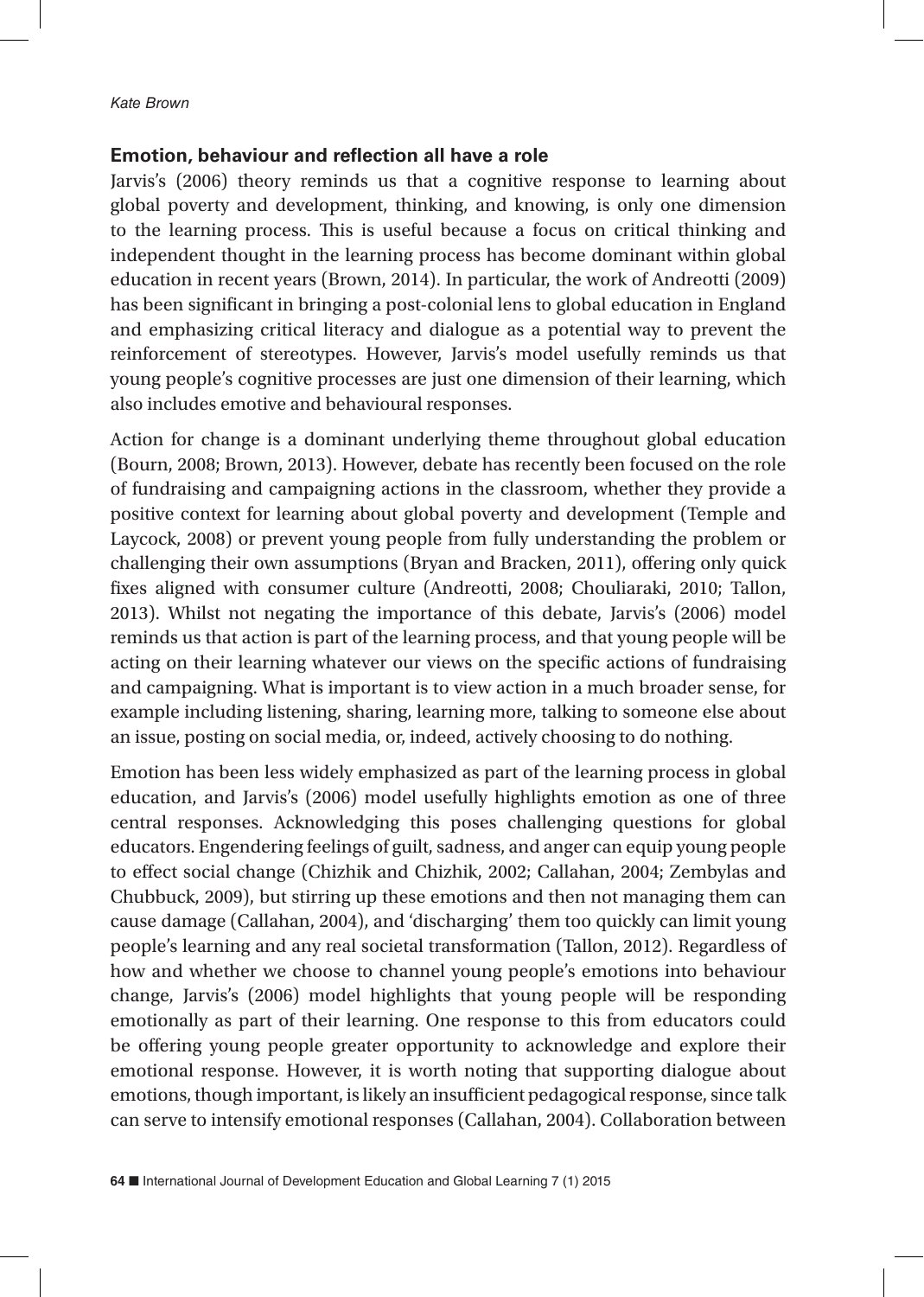psychologists and global educators has been productive in identifying overlap between pedagogical and therapeutic techniques (including drawing, play, and other structured activities) to support young people to work through their emotions (Sander and Conway, 2013).

#### **Identity as key**

Finally, Jarvis's (2006) model of learning process acts as a useful reminder of the centrality of identity to learning, the way in which learning is the construction of an individual's biography. How and what young people learn about global poverty and development will be significantly informed by their sense of self in relation to these issues, whether that be having 'a self-image of being active' (Asbrand, 2008) or a sense of being lucky and superior in relation to a poor unfortunate 'Other' (Tallon, 2013), or something else entirely. Acknowledging this, and supporting students to explore what this learning means for them, may open up different ways for students to relate to global poverty and development.

## **Application of learning theory**

This article has proposed Jarvis's (2006) model as one lens for increasing global educators' understanding of learning process. In doing so, it also highlights the potential merits of drawing on the rich body of learning theory that exists to explore learning about global challenges. I would be hugely interested to see the application of a range of other learning theories to young people's learning about global poverty and development.

# **Conclusion**

Learning processes in global education have not been significantly theorized, with the notable exception of the application of transformative learning theory. No theory of learning is complete, and to understand the complexity of learning, multiple theoretical lenses must be applied. This article has looked at the specific examples of Jarvis's (2006) model of learning theory and young people's learning about global poverty and development in the English context. It argues that the former has utility in extending global educators' understanding of the latter. This model is also likely to be relevant to learning about other global issues and in other national contexts. Its exploration here has highlighted the potential of the rich body of learning theory that exists to extend global educators' understanding of the learners they work with.

# **Note**

1 The terms experiential, constructivist is used for ease of reference; it does not to assume that any groupings of learning theory are clearly delineated or homogenous groups, and acknowledges that learning theory can be grouped in many different ways (see e.g. Illeris, 2009; Wenger, 2009; Rogers and Horrocks, 2010).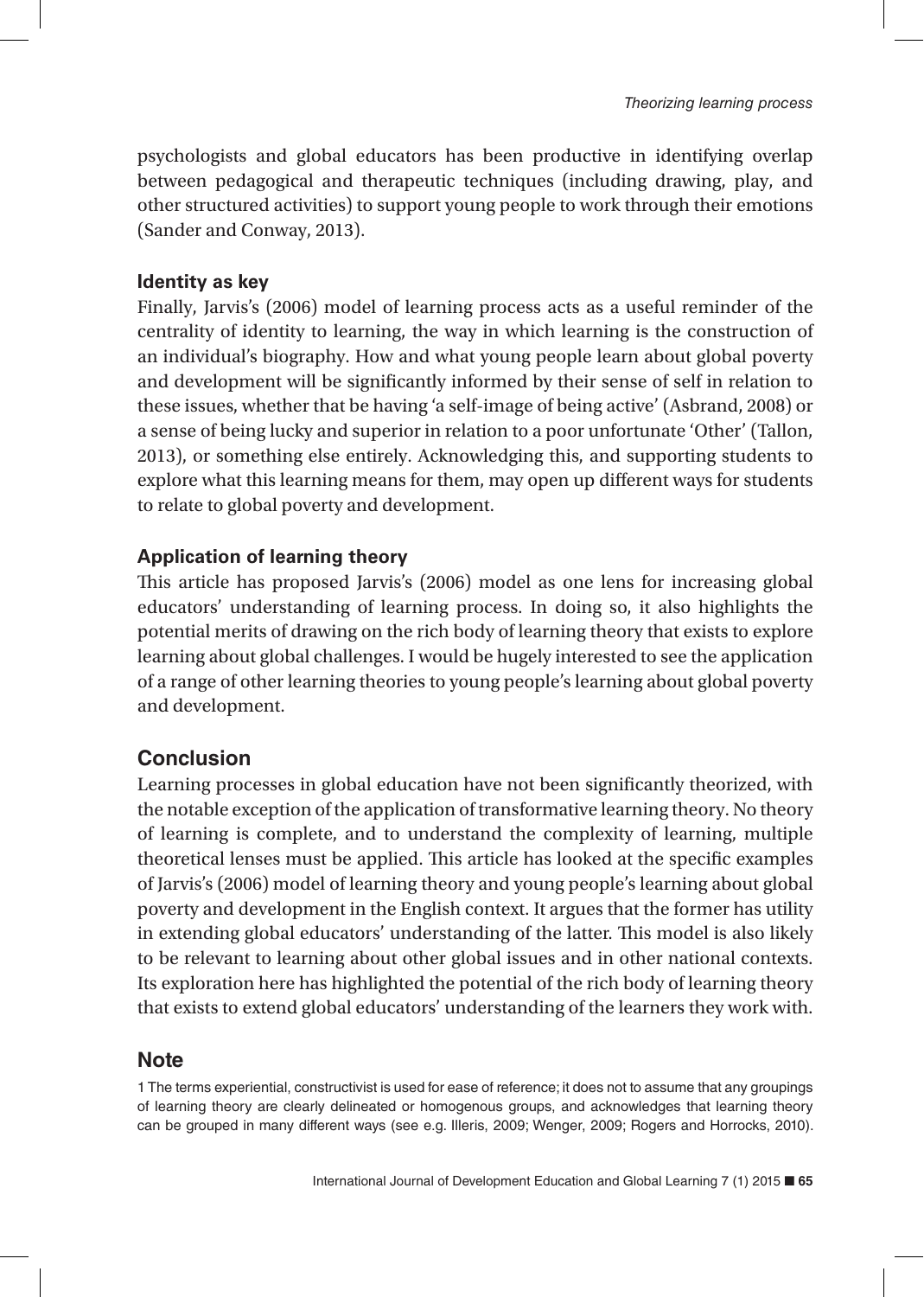Although Jarvis refers to his own work as experiential (Jarvis, 2006, p.184), and he strongly argues for the construction of personal knowledge, he may not see himself as constructivist, and certainly does not see reality as constructed as some constructivists do.

**Kate Brown** *is a secondary Citizenship and Geography teacher by training, and taught in schools in England and abroad. She worked for five years at Think Global, a national education charity supporting learning about global issues in schools. She is currently Director of Learn English at Home, a local charity in South London, which works to empower people to take a more active part in their communities through learning basic English. She has a Masters in Development and Education and a PhD from the UCL Institute of Education. The work presented in this article is drawn from her doctoral research, which also applied Jarvis's (2006) model of learning process to empirical data collected from young people in England.* 

*Contact: via Douglas Bourn, d.bourn@ioe.ac.uk*

#### **References**

Andreotti, V. (2008) 'Development vs. poverty: Notions of cultural supremacy in development education policy'. In Bourn, D. (ed.), *Development Education: Debates and dialogues*. London: Institute of Education, University of London.

— (2009) 'Global education in the "21st century": Two different perspectives of the "post-" of postmodernism'. *International Journal of Development Education and Global Learning*, 2 (2), 5–22.

Andreotti, V., and Warwick, P. (2007) *Engaging students with controversial issues through a dialogue based approach*. Canterbury: CitizED. Online. [www.citized.info/pdf/commarticles/Post-16%20Paul%20Warwick.doc](http://www.citized.info/pdf/commarticles/Post-16%20Paul%20Warwick.doc)

Appadurai, A. (1996) *Modernity at Large: Cultural dimensions of globalization*. Vol. 1 of *Public Worlds*. Minneapolis, MN: University of Minnesota Press.

Appiah, K.A. (2007) *Cosmopolitanism: Ethics in a world of strangers*. Vol. 1 of *Issues of Our Time*. London: Penguin Books.

Asbrand, B. (2008) 'How adolescents learn about globalisation and development'. In Bourn, D. (ed.), *Development Education: Debates and dialogues*. London: Institute of Education, University of London.

Bandura, A. (1977) *Social Learning Theory.* 2nd ed. Englewood Cliffs, NJ: Prentice-Hall.

Beames, S. (2005) 'Expeditions and the social construction of the self'. *Australian Journal of Outdoor Education*, 9 (1), 14–22.

Bentall, H., and McGough, H. (2013) 'Young people's personal engagement with global learning in further education'. *International Journal of Development Education and Global Learning*, 5 (3), 46–67.

Borowski, R., and Plastow, J. (2009) *Africans Don't Use Mobile Phones: A critical discussion of issues arising from the Leeds University Centre for African Studies (LUCAS) 'African Voices' Project*. Paper presented at the Critical Thinking for Development Education: Moving from evaluation to research conference. National University of Ireland, Galway, October.

Bourn, D. (2008) 'Introduction'. In Bourn, D. (ed.), *Development Education: Debates and dialogue*. London: Institute of Education, University of London.

— (2014a) *The Theory and Practice of Global Learning* (Development Education Research Centre, Research Paper No.11). London: Institute of Education. Online. [www.ioe.ac.uk/DERC\\_ResearchPaper11-TheTheoryA](http://www.ioe.ac.uk/DERC_ResearchPaper11-TheTheoryAndPracticeOfGlobalLearning.pdf) [ndPracticeOfGlobalLearning.pdf](http://www.ioe.ac.uk/DERC_ResearchPaper11-TheTheoryAndPracticeOfGlobalLearning.pdf)

— (2014b) *The Theory and Practice of Development Education: A pedagogy of global social justice*. Abingdon: Routledge.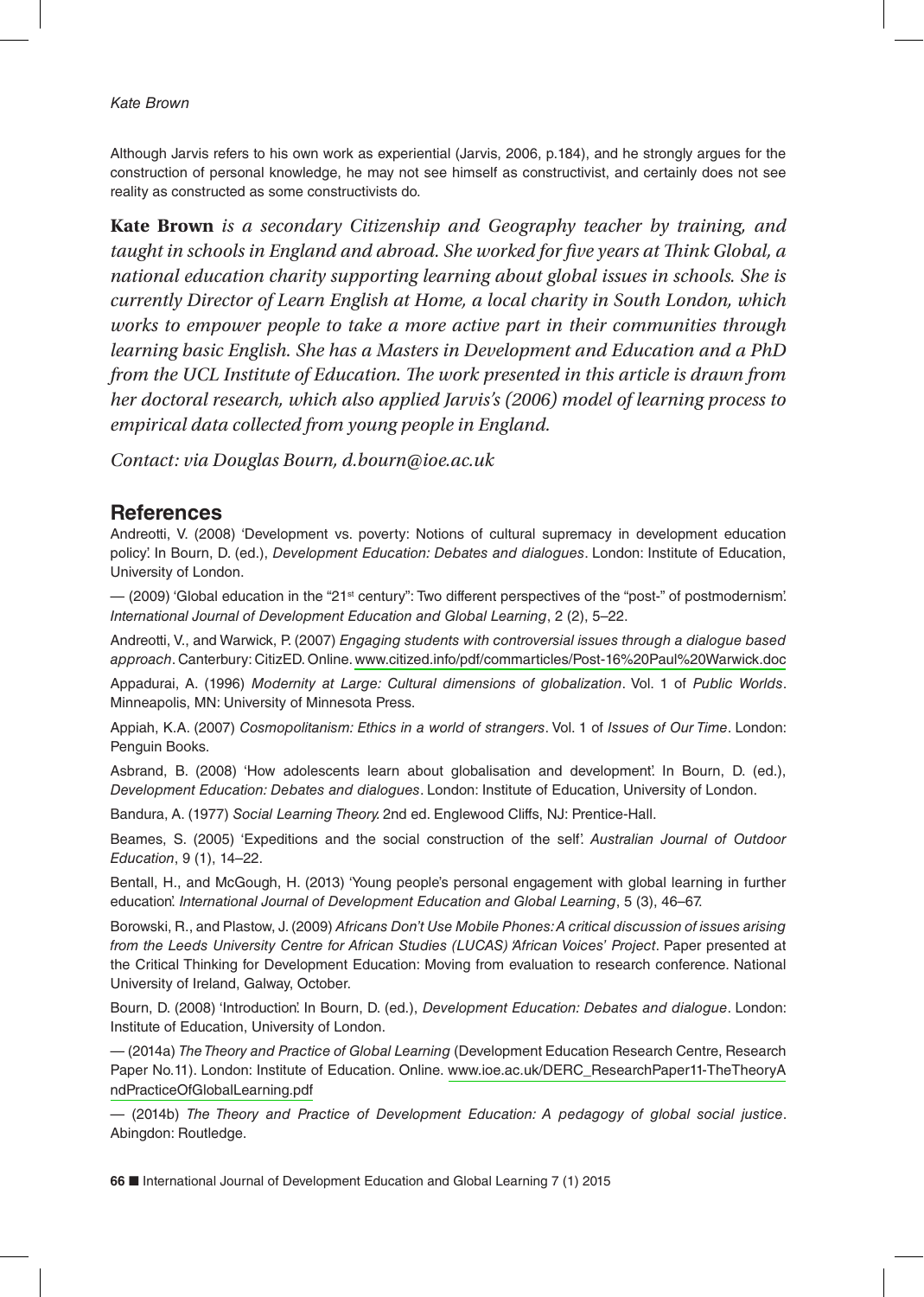Bourn, D., and Cara, O. (2013) *Schools Linking – Where Next? Partnership models between schools in Europe and Africa.* (Development Education Research Centre, Research Paper No.10). London: Institute of Education. Online[. www.ioe.ac.uk/SchoolLinking.pdf](http://www.ioe.ac.uk/SchoolLinking.pdf)

Bourn, D., and Issler, S. (2010) 'Transformative learning for a global society in education and social change'. In Elliott, G., Fourali, C., and Issler, S. (eds) *Education and Social Change*. London: Continuum.

Bourn, D., and Morgan, A. (2010) 'Development education, sustainable development, global citizenship and higher education: Towards a transformatory approach to learning'. In Unterhalter E., and Carpentier, V. (eds) *Global Inequalities and Higher Education: Whose interests are we serving?* Basingstoke: Palgrave Macmillan, 268–86.

Bourn, D., and Sharma, N. (2008) 'The role of engineers being positive in world change – issues and concerns of engineering graduates in UK'. *Municipal Engineer, ICE Journal,* 161 (3), 199–206.

Bowden, R. (2013) *Motivating the Core: A values-led approach to owning a common future*. (Think Global Thinkpiece Series 2013). London: Think Global. Online[. http://tinyurl.com/qdj7zn4](http://tinyurl.com/qdj7zn4)

Brown, E.J. (2013) 'Transformative learning through development education NGOs: A comparative study of Britain and Spain'. Ph.D. diss., University of Nottingham.

— (2014) 'Fair-minded critical thinking in development education: Reflections on pedagogies for transformation'. *International Journal of Development Education and Global Learning*, 6 (1), 5–25.

Brown, K. (2006) *School Linking and Teaching and Learning Global Citizenship*. Canterbury: CitizED. Online. [www.citized.info/pdf/commarticles/Kate\\_Brown.pdf](http://www.citized.info/pdf/commarticles/Kate_Brown.pdf) 

Bryan, A., and Bracken, M. (2011) *Learning to Read the World? Teaching and learning about global citizenship and international development in post-primary schools*. Dublin: Irish Aid/Identikit.

Callahan, J. (2004) 'Breaking the cult of rationality: Mindful awareness of emotion in the critical theory classroom'. *New Directions for Adult and Continuing Education*, 102, 75–83.

Chizhik, E.W., and Chizhik, A.W. (2002) 'A path to social change: Examining students' responsibility, opportunity, and emotion toward social justice'. *Education and Urban Society*, 34 (3), 283–97.

Chouliaraki, L. (2010) 'Post-humanitarianism: Humanitarian communication beyond a politics of pity'. *International Journal of Cultural Studies,* 13 (2), 107–26.

Coakley, S. (2013) 'An overarching paradigm for the provision of development education in the United Kingdom's education system'. Ph.D. diss., Institute of Education, University of London.

Cross, S., Fenyoe, A., Wagstaff, M., and Gammon, A. (2010) *Global generation: How young people in the UK connect with the wider world.* London: International Broadcasting Trust. Online[. http://tinyurl.com/m5y3qrq](http://tinyurl.com/m5y3qrq) 

DEA (2010) *Putting the Global into Youth Work: Reflections and learning from global youth action.* London, DEA. Online[. http://tinyurl.com/khj8338](http://tinyurl.com/khj8338)

Demetriou, A., Spanoudis, G., and Mouyi, A. (2011) 'Educating the developing mind: Towards an overarching paradigm'. *Educational Psychology Review*, 23 (4), 601–63.

Elton-Chalcraft, S. (2009) '*It's Not Just about Black and White, Miss': Children's awareness of race.* Stokeon-Trent: Trentham Books.

Freire, P. (1972) *Pedagogy of the Oppressed.* London: Penguin.

Gayford, C. (2009) *Learning for Sustainability: From the pupils' perspective: A report of a three-year longitudinal study of 15 schools from June 2005 to June 2008.* Woking: WWF-UK. Online. [http://assets.wwf.](http://assets.wwf.org.uk/downloads/wwf_report_final_web.pdf) [org.uk/downloads/wwf\\_report\\_final\\_web.pdf](http://assets.wwf.org.uk/downloads/wwf_report_final_web.pdf)

Global Learning Programme (2014) *Curriculum framework*. Online. <http://globaldimension.org.uk/glp/> page/10706

Haydon, G. (2005) 'What kind of values does development education need?' *The Development Education Journal*, 11 (2), 3–5.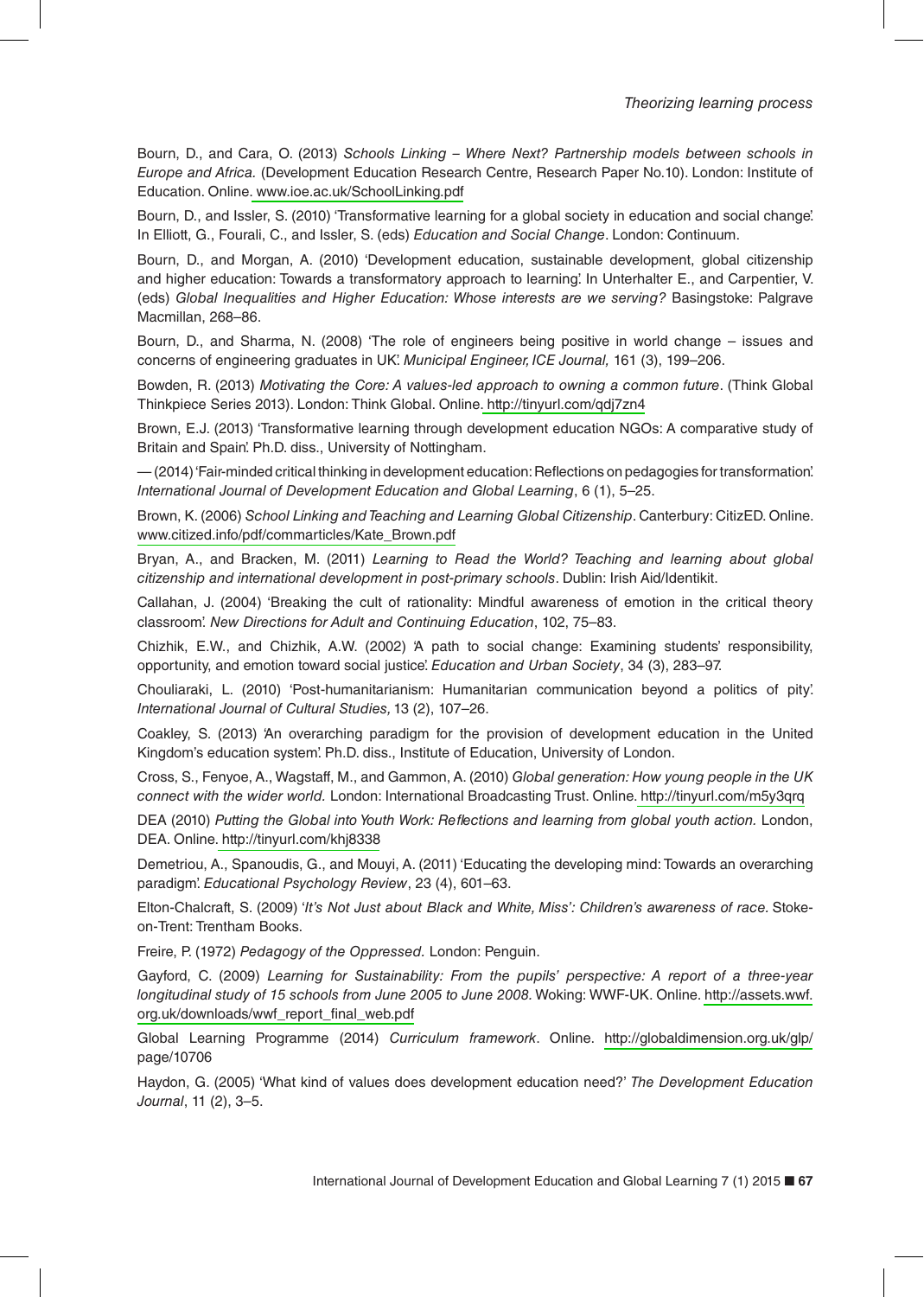Hicks, D. (2003) 'Thirty years of global education: A reminder of key principles and precedents'. *[Educational](http://www.ingentaconnect.com/content/external-references?article=0013-1911()5L.5[aid=10605443]) Reviews*[, 55 \(3\), 265–75.](http://www.ingentaconnect.com/content/external-references?article=0013-1911()5L.5[aid=10605443]) 

— (2007)'Principles and precedents'. In Hicks, D., and Holden, C. (eds.) *Teaching the Global Dimension: Key principles and effective practice*. London: Routledge.

Hicks, D., and Holden, C. (eds.) (2007) *Teaching the Global Dimension: Key principles and effective practice.* London: Routledge.

Illeris, K. (2009) 'A comprehensive understanding of human learning'. In Illeris, K. (ed.) *Contemporary Theories of Learning*. London: Routledge.

Jarvis, P. (1995) *Adult and Continuing Education: Theory and practice.* 2nd ed. London: Routledge.

— (2001) *Learning in Later Life: An introduction for educators and carers.* London: Kogan Page.

— (2004) *Adult and Continuing Education: Theory and practice*. 3rd ed. London: Routledge.

— (2006) *Towards a Comprehensive Theory of Human Learning*. Abingdon: Routledge.

— (2009) 'Learning to be a person in society: Learning to be me'. In Illeris, K. (ed.) *Contemporary Theories of Learning*. Abingdon: Routledge.

— (2012) 'Non-learning'. In Jarvis, P. (ed.) *The Routledge International Handbook of Learning*. Abingdon: Routledge.

King, R.P. (2012) *Over to You: Time for a school owned 21st century curriculum*. London: Oxfam GB. Online. <http://tinyurl.com/pfpl4d7>

Kolb, D. (1984) *Experiential Learning: Experience as the source of learning and development*. Englewood Cliffs, NJ: Prentice-Hall.

Lambert, D., and Morgan, J. (2011) *Geography and Development: Development education in schools and the part played by geography teachers* (Development Education Research Centre: Research Paper No.3). London: Institute of Education, University of London. Online. [www.ioe.ac.uk/GeographyAndDevelopment.pdf](http://www.ioe.ac.uk/GeographyAndDevelopment.pdf)

Le Cornu, A. (2005) 'Building on Jarvis: Towards a holistic model of the processes of experimental learning'. *Studies in the Education of Adults*, 37 (2), 166–81.

Leonard, A. (2012) *The Aston–Makunduchi Partnership: South-north school link – in-depth case study* (Development Education Research Centre, Research Paper No.8). London: Institute of Education, University of London. Online[. www.ioe.ac.uk/Aston-Makunduchi.pdf](http://www.ioe.ac.uk/Aston-Makunduchi.pdf)

Lowe, B. (2008) 'Embedding global citizenship in primary and secondary schools: Developing a methodology for measuring attitudinal change'. *International Journal of Development Education and Global Learning*, 1 (1), 59–64.

Marshall, H. (2005) 'Developing the global gaze in citizenship education: Exploring the perspectives of global education NGO workers in England'. *The International Journal of Citizenship and Teacher Education*, 1 (2), 76–92.

— (2007) 'Global education in perspective: Fostering a global dimension in an English secondary school'. *[Cambridge Journal of Education](http://www.ingentaconnect.com/content/external-references?article=0305-764x()3L.7[aid=10605440])*, 37 (3), 355–74.

Martin, F., and Griffiths, H**.** (2014) 'Relating to the "Other": Transformative, intercultural learning in postcolonial contexts'. *Compare: a Journal of Comparative and International Education*, 44 (6), 938–59.

Mezirow, J. (1998) 'Cognitive processes: Contemporary paradigms of learning'. In Sutherland, P. (ed.), *Adult Learning: A reader.* London: Kogan Page.

Miller, G., Bowes, E., Bourn, D., and Castro, J. (2012) *Learning about Development at A-Level: A study of the impact of the World Development A-Level on young people's understanding of international development* (Development Education Research Centre, Research Paper No.7). London: Institute of Education, University of London.

Morgan, A. (2007) *Minding the World: integral transformative learning for geographical and environmental wisdom*. Ph.D. diss, Institute of Education, University of London.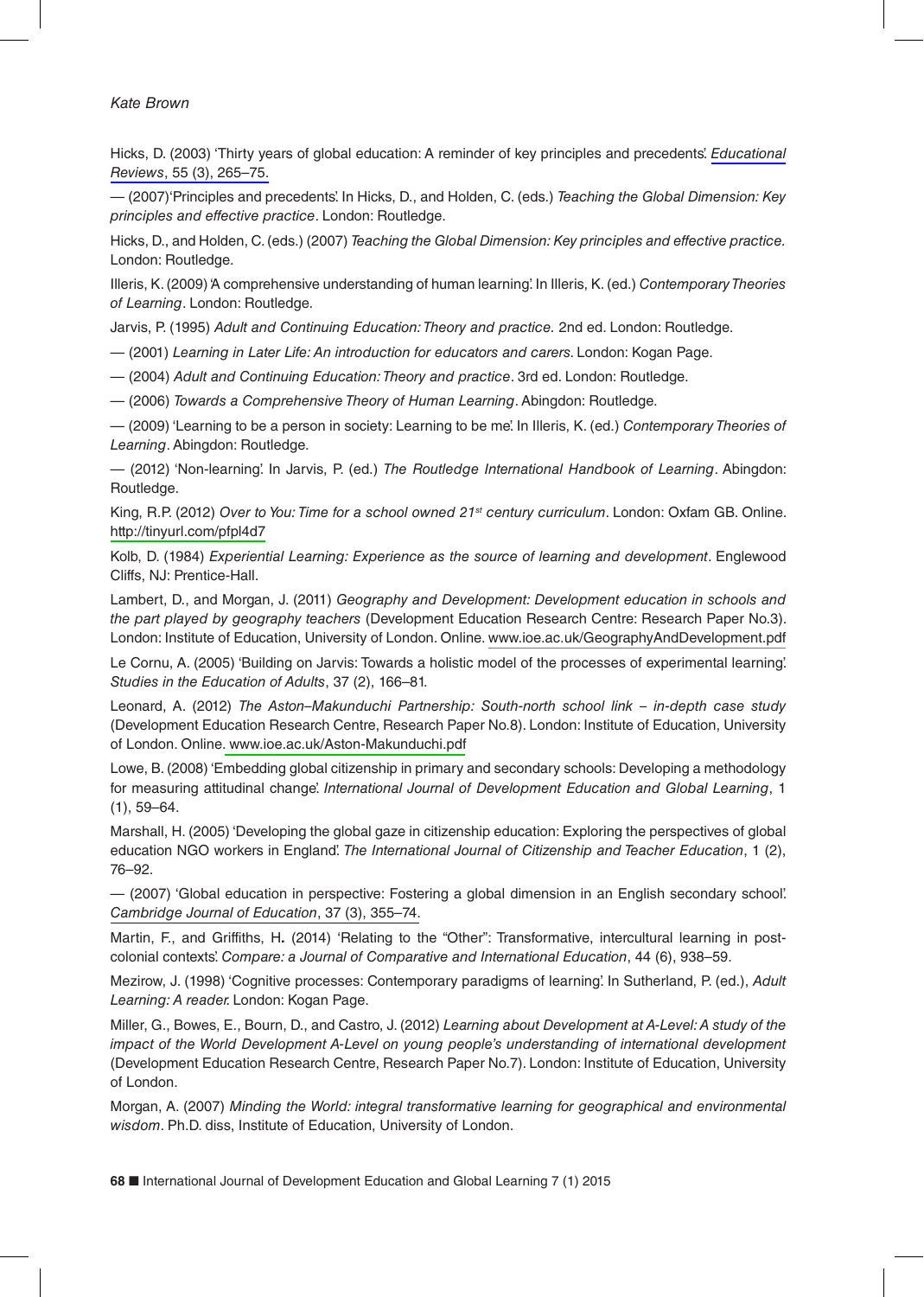Noddings, N. (ed.) (2005) *Educating Citizens for Global Awareness*. New York: Teachers College Press.

Oxfam (2006) *Education for Global Citizenship: A guide for schools*. Oxford: Oxfam. Online. [www.oxfam.org.](http://www.oxfam.org.uk/education/gc/files/education_for_global_citizenship_a_guide_for_schools.pdf) [uk/education/gc/files/education\\_for\\_global\\_citizenship\\_a\\_guide\\_for\\_schools.pdf](http://www.oxfam.org.uk/education/gc/files/education_for_global_citizenship_a_guide_for_schools.pdf) 

Piaget, J. (1929) *The Child's Conception of the World*. London: Routledge and Kegan Paul.

Price, J. (2003) *Get Global! A skills-based approach to active global citizenship for key stages three and four*. London: ActionAid.

Qualifications and Curriculum Authority (QCA) (2007) *The Global Dimension in Action: A curriculum planning guide for schools*. Coventry: QCA. Online. [www.globalfootprints.org/files/zones/hec/QCA\\_global\\_](http://www.globalfootprints.org/files/zones/hec/QCA_global_dimension_in_action.pdf) [dimension\\_in\\_action.pdf](http://www.globalfootprints.org/files/zones/hec/QCA_global_dimension_in_action.pdf) 

Richardson, G. (2008) 'Conflicting imaginaries: Global citizenship education in Canada as a site of contestation'. In Peters. A., Britton, A., and Blee, H. (eds.) *Global Citizenship Education: Philosophy, theory and pedagogy*. Rotterdam: Sense Publishers, 115–31.

Rogers, A. and Horrocks, N. (2010) *Teaching Adults*. 4th ed. Maidenhead: Open University Press.

Rogers, C.R. (1969) *Freedom to Learn.* Columbus, OH: Merrill.

Sallah, M. (2013) *Evaluation of the Global Youth Work in Action Project, 2010–13*. London: Y Care International. Online[. http://tinyurl.com/mkfwp2q](http://tinyurl.com/mkfwp2q)

Sander, J., and Conway, C. (2013) *Psychological Approaches within Sustainable and Global Learning* (Think Global Thinkpiece Series 2013). London: Think Global. Online. [http://clients.squareeye.net/uploads/](http://clients.squareeye.net/uploads/dea/documents/Commonwork%20Thinkpiece%202013.pdf) [dea/documents/Commonwork%20Thinkpiece%202013.pdf](http://clients.squareeye.net/uploads/dea/documents/Commonwork%20Thinkpiece%202013.pdf)

Scheunpflug, A. (2008) 'Why global learning and global education? An educational approach influenced by the perspectives of Immanuel Kant'. In Bourn, D. (ed.), *Development Education: Debates and dialogues*. London: Institute of Education, University of London.

Scheunpflug, A., and Asbrand, B. (2006) 'Global education and education for sustainability'. *Environmental Education Research*, 12 (1), 33–46.

Sen, A. (2006) *Identity and Violence: The illusion of destiny*. London: Penguin Books.

Simpson, K. (2004) '"Doing development": the gap year, volunteer-tourists and a popular practice for development'. *Journal of International Development*, 16 (5), 681–92.

Sinclair, S. (2011) *Global learning – let's talk about it*. Birmingham: Tide – global learning. Online. [http://tinyurl.](http://tinyurl) com/ksmzyqr

Skinner, B.F. (1953) *Science and Human Behavior*. New York: Macmillan.

Smith, M.W. (1999) 'Teaching the "Third World": Unsettling discourses of difference in the school curriculum'. *[Oxford Review of Education](http://www.ingentaconnect.com/content/external-references?article=0305-4985()2L.5[aid=10244918])*, 25 (4), 485–99.

Smith, T., and Rainbow, B. (2000) *Supporting Development Education and Education for Global Citizenship Post-16: An in-service training guide for teachers, lecturers and senior managers*. Somerset: Glade.

Tallon, R. (2012) 'Emotion and agency within NGO development education: What is at work and what is at stake in the classroom?' *International Journal of Development Education and Global Learning*, 4 (2), 5–22.

Tallon, R. (2013) *What do young people think of development?* Ph.D. diss., Victoria University of Wellington, New Zealand.

Temple, G., and Laycock, A. (2008) 'Education for global citizenship: Towards a clearer agenda for change'. In Bourn, D. (ed.), *Development Education: Debates and dialogues*. London: Institute of Education, University of London.

Todd, S. (2003) *Learning from the Other: Levinas, psychoanalysis and ethical possibilities in education.* Albany, NY: State University of New York Press.

Tormey, R. (2005) 'The costs of values: Questioning the application of the term in development education'. *The Development Education Journal*, 11 (2), 9–11.